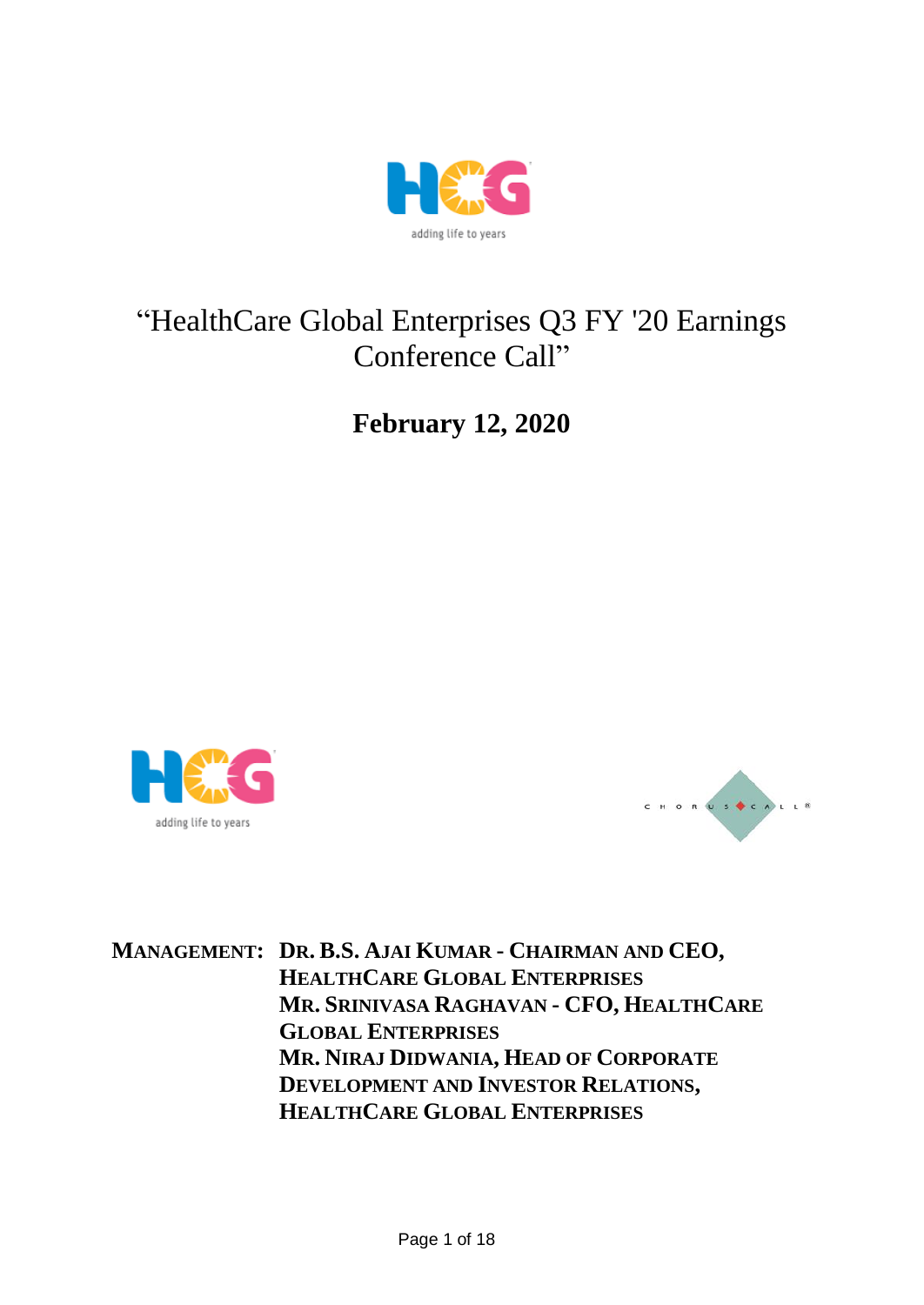

**Moderator:** Ladies and gentlemen, good day, and welcome to HealthCare Global Enterprises Q3 FY '20 Earnings Conference Call. As a reminder, all participant lines will be in the listen-only mode. There will be an opportunity for you to ask questions after the presentation concludes. Should you need assistance during the conference call, please signal for an operator by pressing \* then 0 on your touchtone phone. Please note that this conference is being recorded.

> I now hand the conference over to Mr. Niraj Didwania, Head of Corporate Development and Investor Relations. Thank you, and over to you, sir.

**Niraj Didwania:** Thank you. Good evening, and a very warm welcome to all participants to HealthCare Global Enterprises Limited Q3 FY '20 Earnings Conference call. Today, we have with us Dr. B.S. Ajai Kumar, Chairman and CEO of HCG, along with the management team to share highlights of our business and financials.

> We have uploaded an earnings update presentation to the stock exchanges and also shared the same to our mailers. So without further ado, I hand over the call to Dr. B.S. Ajai Kumar.

### **B. S. Ajai Kumar:** Thank you, Niraj, and warm welcome to all the participants. We are pleased to report Q3 and YTD FY '20 results with strong performance and outlook. The recently published study by World Health Organization predicts that 1 out of 10 Indians get cancer in their lifetime with high mortality rates, which is alarming statistic. HCG's oncology network through its presence and depth, uniquely positions us to address the growing cancer burden in India holistically, while delivering quality cancer care and outcomes.

With South Mumbai center being operational, we have entered a period of consolidation, with no further CAPEX and new centers in the medium term. Through focus on driving profitability in our new centers and improving efficiencies in our existing centers, we expect to see robust growth in operating cash flows and subsequent reduction in leverage. The company has successfully achieved scale up across specialized platforms in oncology, fertility and precision diagnostics with pan-India leadership and we remain committed to driving long-term value creation for all our stakeholders.

Business update for Q3 FY '20. Center of Excellence in Bangalore establishes new standards for precision, accuracy and speed in cancer diagnosis and treatments and becomes the first hospital with fully digitized pathology platform, which we plan to expand across our network. Launched South India's second digital PET/CT technology and with this HCG emerging as leading private cancer care provider across Mumbai. Mumbai center ramping up well with 30.9% y-o-y revenue growth. Comprehensive oncology services launched in South Mumbai center, which is in a very prestigious location, and also launched the first CyberKnife technology for advanced radiosurgery in Western India. Rajkot multi-specialty center achieves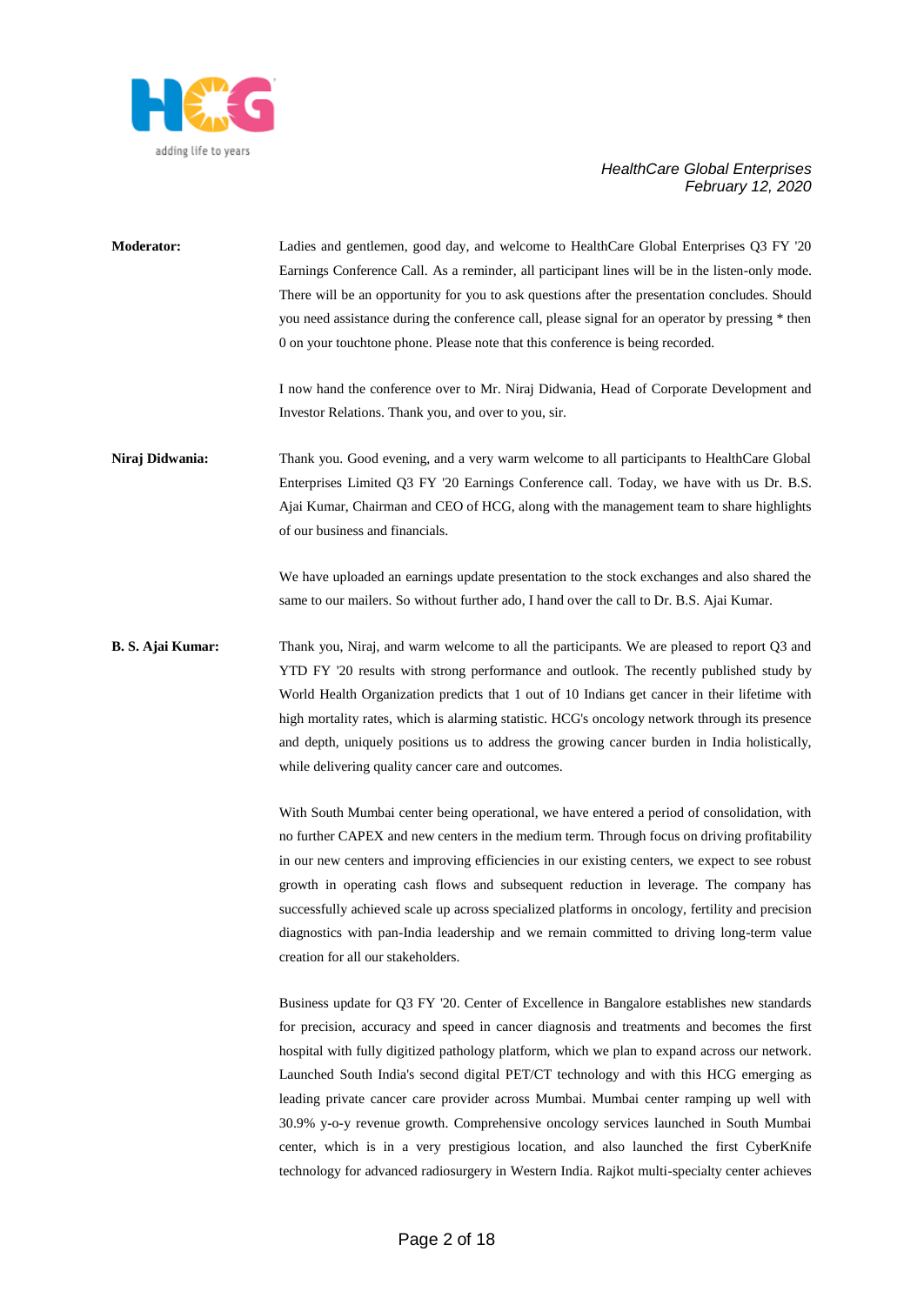

breakeven to commence oncology services offering in near future. Launched HCG centralized call center service for increased patient accessibility and care. Milann center in Whitefield, Bengaluru achieves breakeven towards continued leadership in an attractive market for comprehensive fertility services.

I now request our CFO, Srinivasa Raghavan, to share the financial highlights. Srini?

**Srinivasa Raghavan:** Thanks, Dr. Ajai, and very good evening to everybody. Effective April 1, 2019, the company has adopted Ind AS 116 Leases standards applied to lease contracts existing on 1 April '19. The effect of this adoption has not been retrospectively adjusted for the year ended March '19 and previous period financials are not comparable.

> Highlights for quarter ended December 31, 2019. Consolidated income from operations was INR 2,779 million as compared to INR 2,488 million in the corresponding quarter of the previous year, reflecting a y-o-y increase of 12%. Consolidated EBITDA was INR 482 million. In other words, INR 325 million, excluding Ind AS 116 adjustment as compared to INR 299 million in the corresponding quarter of the previous year. Consolidated operating EBITDA was INR 457 million, in other words, INR 300 million, excluding Ind AS 116 adjustment, as compared to INR 289 million in the corresponding quarter of the previous year.

> Operating EBITDA for existing centers were INR 419 million, excluding Ind AS 116 adjustment, reflecting an operating EBITDA margin of 18%. Loss from new centers were INR 118 million, excluding Ind AS 116 adjustment, as compared to loss of INR 85 million in the corresponding quarter of the previous year.

> Consolidated PAT was a loss of INR 228 million, loss of INR 187 million, excluding Ind AS 116 adjustment as compared to a loss of INR 62 million in the corresponding quarter of the previous year.

> I now request your attention to Slide #10 of earnings update presentation. Q3 '20 revenue grew 11.7% y-o-y basis. HCG centers grew by 11.9%, Milann centers 8.6%. Q3 '20 operating EBITDA for existing centers was INR 419 million, 18% margin versus 17.1% margin in Q3 FY '19. New centers loss of INR 118 million versus loss of INR 85 million in Q3 FY '19.

> Moving on to Slide #11. YTD '20 revenue grew 14.5% y-o-y. HCG centers grew by 14.7%, Milann centers 12.4%. YTD '20 operating EBITDA for existing centers was INR 1,230 million, 17.6% margin versus 17.7% margin in YTD FY '19. New centers loss of INR 301 million versus loss of INR 214 million in YTD FY '19.

I now request Dr. Ajai Kumar to share the operating highlights.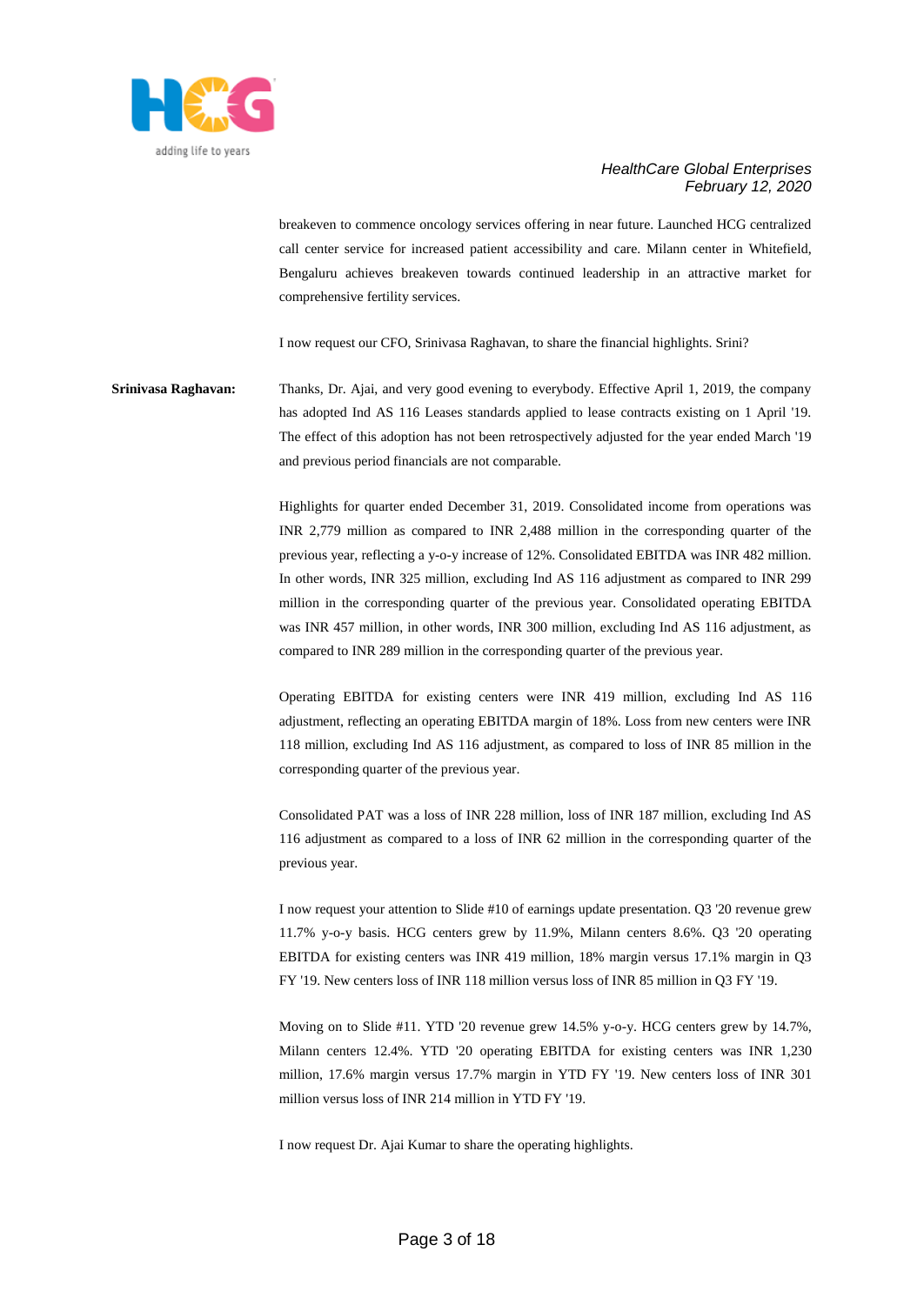

# **B. S. Ajai Kumar:** Thanks, Srini. I would like to draw your attention to Slide #12 of the presentation. Revenue

split for our business is 94% contribution by HCG centers and 6% by Milann fertility centers. Within HCG centers, Western India comprising of Gujarat and Maharashtra contributes 43% of the total revenue followed by Karnataka at 35%, East India and Andhra Pradesh at 8% each. Tamil Nadu contributes 4% and North India contributes 2% as of Q3 FY '20.

I would like to draw your attention to Slide #13 of the presentation. Strong growth continues at several existing and new centers in Q3 FY '20. Vizag 37.5% y-o-y, Borivali 30.9% y-o-y, Cuttack 22.1% y-o-y, Suchirayu 21.5% y-o-y. New centers contributed revenue of INR 40.8 crores in Q3 FY '20 versus INR 25.7 crores in Q3 FY '19. Revenue from existing HCG centers grew a 6% in Q3 FY '20 on a y-o-y basis.

I would like to draw your attention to Slide #14 of the presentation. ARPOB for existing centers was at INR 33,918 as against INR 31,375 in Q3 FY '19. ALOS at 2.24 on account of trend towards day care procedures and changing patient profile. Operating EBITDA margins impacted due to scale up and losses of new centers. Existing centers operating EBITDA margin improved by 64 bps to 21.8% in Q3 FY '20 from 21.2% in Q3 FY '19.

Looking at key geographies in Slide #15. Karnataka region continues its focus on improving realization parameters. The Center of Excellence ARPOB is INR 63,300 with 29.8% operating EBITDA margin. And Q3 FY '20 Center of Excellence ROCE improved from 20.8% to 29.6%. Focus on margins and returns optimization across regions. With respect to Gujarat region, Rajkot center achieves breakeven in a very short period of time. Bhavnagar oncology ramps up with 14% revenue growth y-o-y. EBITDA margin of existing centers at 15% for Q3 FY '20. In Maharashtra, South Mumbai operational with first CyberKnife technology in Western India. Nashik center expansion driving enhancement of specialized service offerings. Borivali and Nagpur centers ramping up with continued reduction in losses and nearing their breakeven points. In Andhra Pradesh, center in Vizag continues to ramp up well; focus on improving revenue mix through reduction of scheme patients. In East India, Kolkata center operational which offers advanced and comprehensive oncology services. Existing centers had EBITDA margin of 26.2%. Driving improvements in patient and procedure mix.

Coming to Slide #16, covering key highlights of Milann fertility business. Whitefield center in Bangalore achieves breakeven and continues to ramp up well. Leadership in attractive Bangalore market. Restructuring Ahmedabad operations to increase focus on key regions of North India and Bangalore.

Now I request our CFO, Srini Raghavan, to explain the CAPEX and debt highlights.

**Srinivasa Raghavan:** Thanks, Dr. Ajai. I would now like to draw your attention to Slide #17. With respect to the CAPEX table, we are nearing the last leg of our expansion. Total CAPEX was INR 325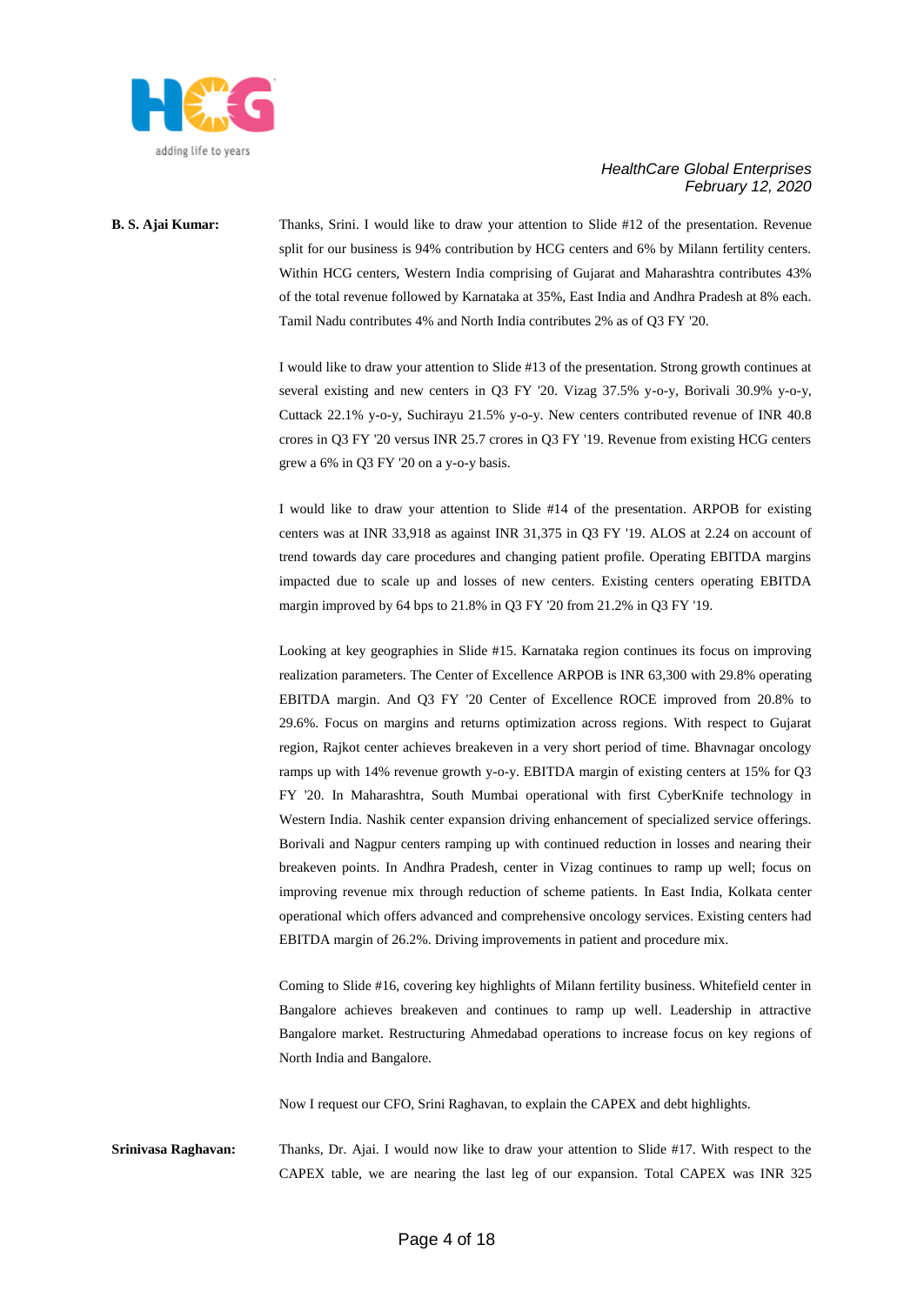

million, of which INR 188 million was in the new centers. With respect to net debt, we closed the quarter at net debt of INR 7,027 million.

I would like to draw your attention to Slide #18. South Mumbai center commenced outpatient services and will be operationalized in Q3 FY '20. We are not expecting any new centers for next few quarters. We do not have any more committed new centers for Milann.

I would now like to hand over the call back to Niraj.

**Niraj Didwania:** Thanks, Srini and Dr. Ajai for sharing the financial and business highlights. We would now like to open the call to take questions from the participants.

**Moderator:** Thank you very much sir. Ladies and gentlemen, we will now begin with the question and answer session. The first question is from the line of Sudarshan Padmanabhan from Sundaram Mutual Fund. Please go ahead.

- **Sudarshan Padmanabhan:** Sir, my question is on the new center. I understand that the OPD of South Mumbai had started. When is looking at the new center losses, there has been a Q-on-Q 2 crores-2.5 crores kind of a jump. Is it primarily only because of this South Mumbai? And even if the entire thing is taken on South Mumbai, it looks like on a Q-on-Q basis, I mean, the other centers have not shown an improvement in terms of the losses coming down. Sir, if you can help us reconcile this number?
- **B. S. Ajai Kumar:** Sudarshan, what has happened here is, for entire quarter we have taken South Mumbai as well as Calcutta, which were not there on y-o-y basis. So actually, the other centers in Borivali and Nagpur have shown an improvement. And also, Nashik because of the expansion the improvement has also happened there. But initially, compared to y-on-y Nashik was actually down because of the expansion. So in order to just summarize the 2 centers added is what which were not there before was what has caused the jump in the losses.

**Sudarshan Padmanabhan:** This is Y-o-Y, sir. I'm looking at Q-on-Q actually.

**B. S. Ajai Kumar:** Q-on-Q also the same thing.

**Niraj Didwania:** So Sudarshan, in quarter 2, we did not have entire Calcutta impact, and South Mumbai was not operational. So the entire Kolkata impact came in Q3 currently. And also incrementally, South Mumbai impact came for the full month of December and some more period. So that is the main quarter-on-quarter impact on the new center losses.

**Sudarshan Padmanabhan:** How much would that be, if I look at these 2 centers, specifically on a Q3 versus Q2?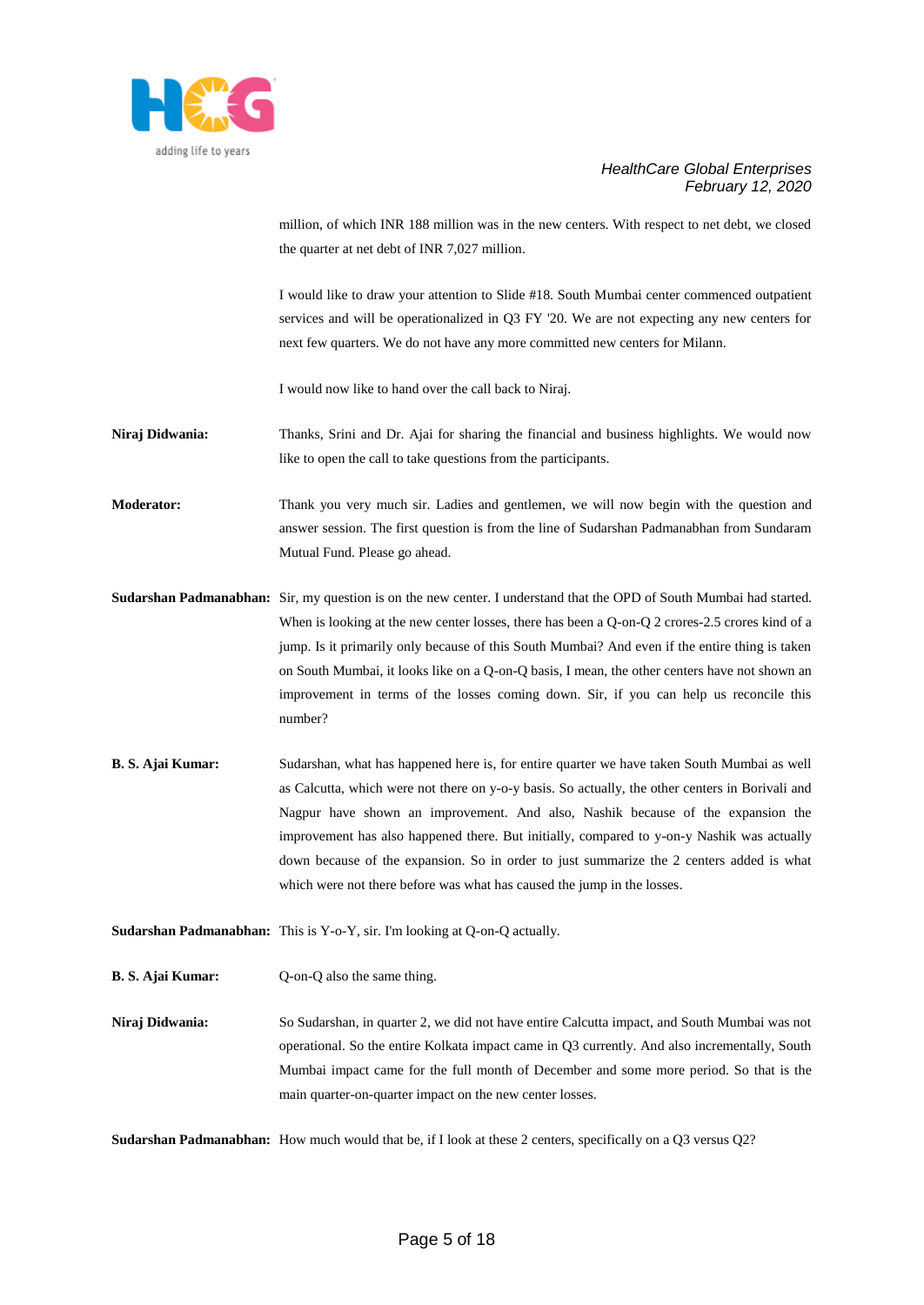

- **Niraj Didwania:** It is more than the quarter-on-quarter delta, which shows that the other centers have improved as we have announced Rajkot and Whitefield have also break even. But the impact from South Mumbai and Kolkata is more than the improvement on the others.
- **Sudarshan Padmanabhan:** Yes, sure. And where are we standing in terms of, earlier, we had talked about breakeven in the fourth quarter for Borivali. I mean, are we on course to that? Or is there any change in the guidance?
- **B. S. Ajai Kumar:** The losses have narrowed significantly. So we believe we are very close to that. Either it is going to be in the last quarter or the first quarter of the coming year. But also, more importantly, due talent acquisition in the past we had some delays in the Borivali center. Today, we are very happy to report this fully talent acquisition has happened among doctors. Initially, we had very good talent in radiation. But now we have a significant talent and stability with medical oncology and even surgical oncology. And we have also identified and now on the verge of doing some bone marrow transplants there. Our footfall is also definitely increasing. And also, we are improving our international patient revenue there, which is going upside. Added to this, when you look at South Mumbai, which is in a very prominent area, we are seeing, as anticipated and even maybe better than what we have programmed, the run up is happening there. So we do think even South Mumbai may breakeven quite fast. So with all this happening, we see a very bright future for Mumbai together and whatever difficulties happened in Borivali, we have definitely overcome. As you know, in the past, you have given high rent reasons and a few others, but more or less, we are over that. We are on the upside in both centers.
- Sudarshan Padmanabhan: Sure, sir. Sir, in terms of the overall losses, we're running at a good 42 crores kind of a run rate. I mean, the broad assumption would be that now that the entire CAPEX is behind and as Borivali gains traction and the other hospitals kind of gather momentum and reduce the losses, this typical would be 10 crore-12 crore loss. I mean, in your expectations, when should we see this getting marginalized because that would mean 160 crore kind of a number plus, you would also grow on that. So some color on that, sir.
- **Niraj Didwania:** Yes. The thing is with South Mumbai, Kolkata is coming into the play, you will see some rise in the losses, and then it will start tapering down in the next couple of quarters. So that is the kind of trend we see and we should start getting it reflected in the results.
- **B. S. Ajai Kumar:** Yes. Just to add to that, we see Borivali, South Mumbai breaking even. South Mumbai, of course, being a little bit later than Borivali and Nagpur. But Kolkata will take time because this has just started in July. So, Kolkata is one which will still have certain negative reporting for a while, and also Jaipur. As you know, Jaipur also we have started now. But Jaipur will also have some negative EBITDA impact for first 2 quarters. We expect that to breakeven by that time.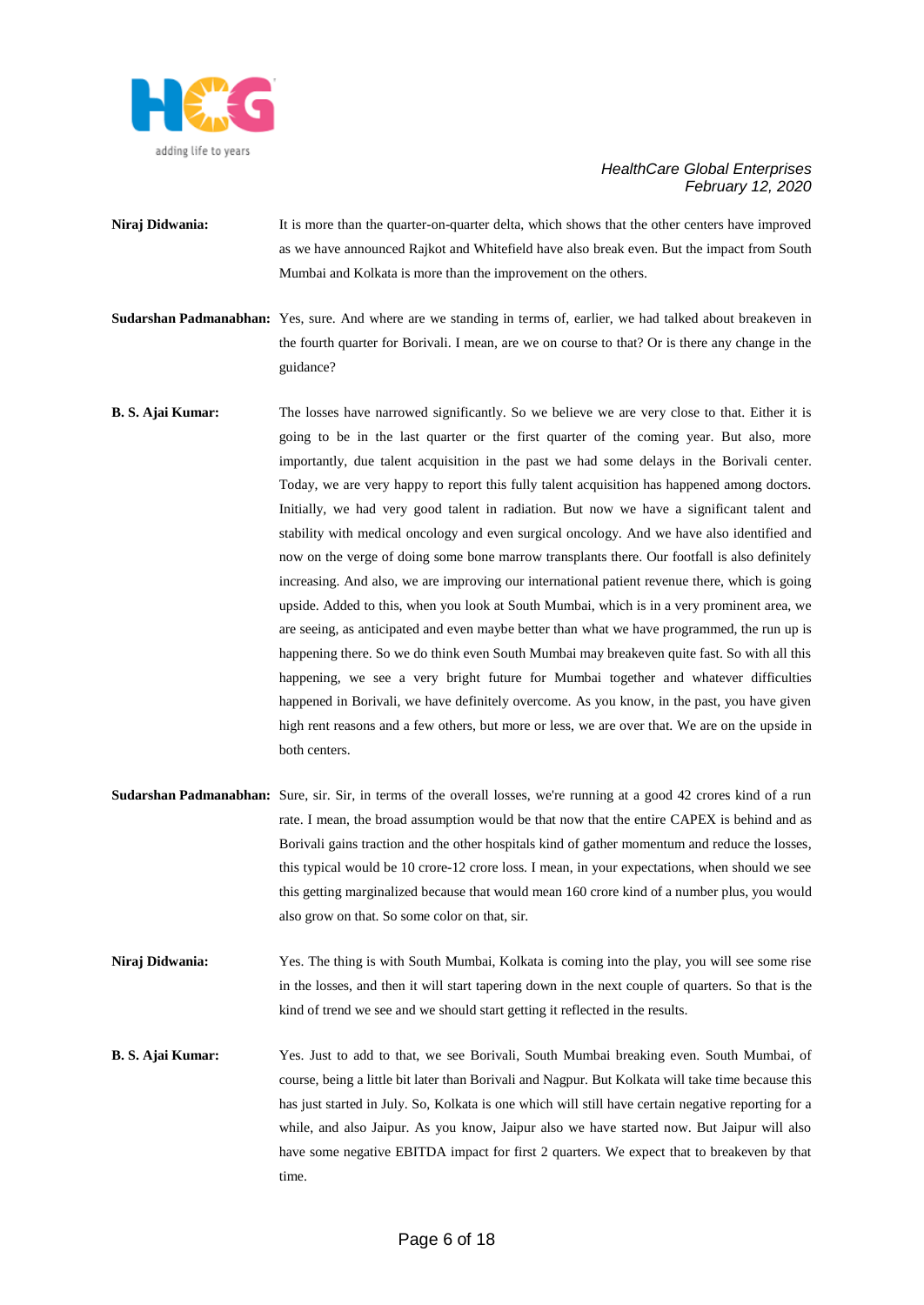

**Sudarshan Padmanabhan:** So, by the second half we should more or less have this almost to 0. This 10 crore loss.

- **B. S. Ajai Kumar:** As we said, Calcutta may still run up to third quarter. But minimal loss may even be experienced in fourth quarter.
- **Niraj Didwania:** So to a large extent, you can see it tapering down of these losses.

**Sudarshan Padmanabhan:** Sure, sir. And sir, with respect to the debt. I mean, now that the entire CAPEX is done, and I can see that whatever CAPEX was required has been added in terms of debt, almost 35 crore increase in the debt versus the 32 crores kind of a CAPEX that is required. Should I assume that more or less, this debt would be kind of a peakish debt? And second is from your comfort point of view, I mean, we also have several plans in progress, which we can actually encash and bring down the debt. So if you can give some route map on that forthe next couple of years?

- Niraj Didwania: Yes, the thing is as we said earlier, we are coming to the close of the CAPEX cycle. There is some capex that is still left out in the Gurugram project. So I expect it to get over by Q1 time frame, Q1 or early Q2 time frame. So during this case, you can expect a marginal increase in debt after which it should kind of stabilize.
- **B. S. Ajai Kumar:** And starts coming down.

**Niraj Didwania:** And it will start coming down based on the cash generated from the operations.

- **Sudarshan Padmanabhan:** Sure. And any other plans we have? I mean, would it only be necessarily from internal cash or is there any opportunity that we can see in terms of monetizing any assets or anything? Is there any option?
- **B. S. Ajai Kumar:** Obviously, I don't want to make any comment on that. But what I want to convey to our investors, shareholders is that, the management is looking at various options. As we have said even in the past that, including what are the ways we can reduce debt, what are the ways we can even monetize or even fundraising, we are looking at all options. So we will convey as and when certain things come to play, okay?
- **Moderator:** Thank you. The next question is from the line of Chandramouli from Goldman Sachs. Please go ahead.
- **Chandramouli Muthiah:** First question, Srini, just a clarification on one of the comments you made. You said that for the next few quarters, we do not have any projects on the CAPEX pipeline. So could you just clarify what the status of the Delhi or Gurugram project is at what point and how are you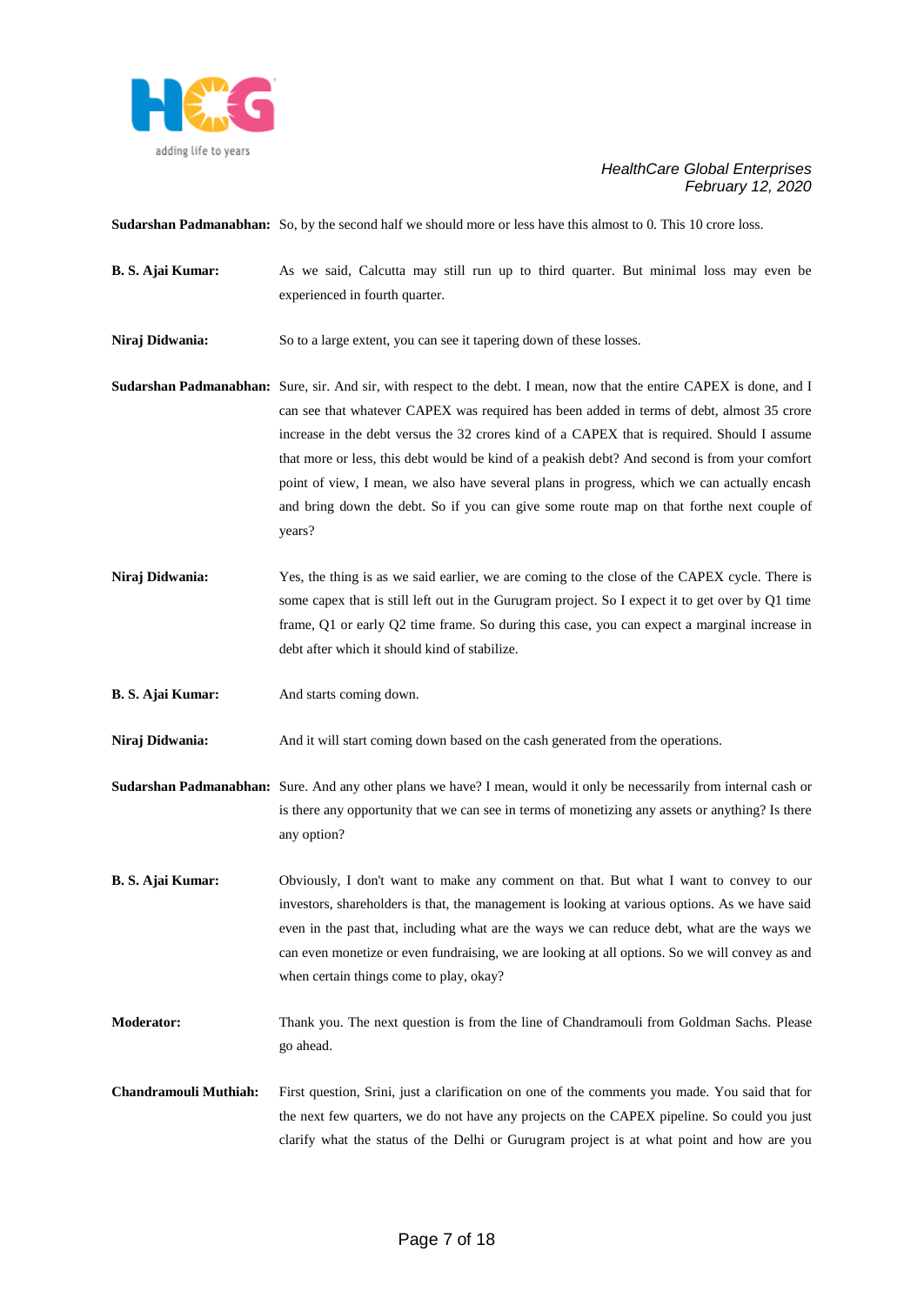

thinking about Kochi? Because as far as I can remember, those are the only 2 projects on the anvil at this point.

- **B. S. Ajai Kumar:** Regarding Gurugram, while the work is going on in terms of infrastructure. So there is very little CAPEX requirement at this point, we have already invested. So we are not looking at any major requirement in the near future. We are looking at possibly not even this coming fiscal year. Regarding Kochi, certainly, the contractor there who is to complete the project, is going to take over a year to do anything. So again, we are looking at only the next fiscal year for any material capital investment if needed. Even that we have locked out of various models. So as and when those models fructify, we will convey to the investors what are the models. So our goal is very clear. Whatever way we can, we want to reduce the CAPEX requirements and look at alternate ways of really doing it. So the CAPEX requirement will come down or stabilize.
- **Chandramouli Muthiah:** Got it. Second question is on the Milann business. I think you have put it on strategic review. I read in a recent interview that you had given as well that this is a business that you are considering a sale off. So I just wanted to understand how to think about that business going forward? And then how much that could be a part of your deleveraging plan going forward?
- **B. S. Ajai Kumar:** Yes, I think, I was not quoted fully correct there. So second thing I want to say is, for Milann we will look at all the options. And when something really comes up, we will communicate. Otherwise, I don't want to comment much on that. As far as the Milann operations are concerned we do believe we have broken even in Delhi, we have run the upside in Delhi as well as in Chandigarh. And as I said in Ahmedabad, we have restructured it such a way that our losses will be minimal, and we are working with the partner there. As far as Bangalore, Whitefield has broken even. So compared to last year, definitely, we are on the upside. And looking forward next year, we are also looking at some andrology partner also. As we incorporate those, we will see healthy growth next year and years to follow. So this is our take at this time on Milann.
- **Chandramouli Muthiah:** Got it. And just finally, on your deleveraging process, you just mentioned that Q1, Q2 FY '21, you might see a slight inch up in the net debt number. I think your pre-Ind AS net debt number this quarter is about 700 crores. So is there any quantum of debt reduction that you have in mind in the fiscal year 2021 that you can share with us?
- **B. S. Ajai Kumar:** Yes, our management is looking at various options of debt reduction. One of the things we mentioned what are the option, you said that deleveraging, looking at assets, looking at fundraising, all of the options are on the table. We have been looking at all this. But further, I don't want to comment anything. When anything does happen, we will certainly convey that to the investors.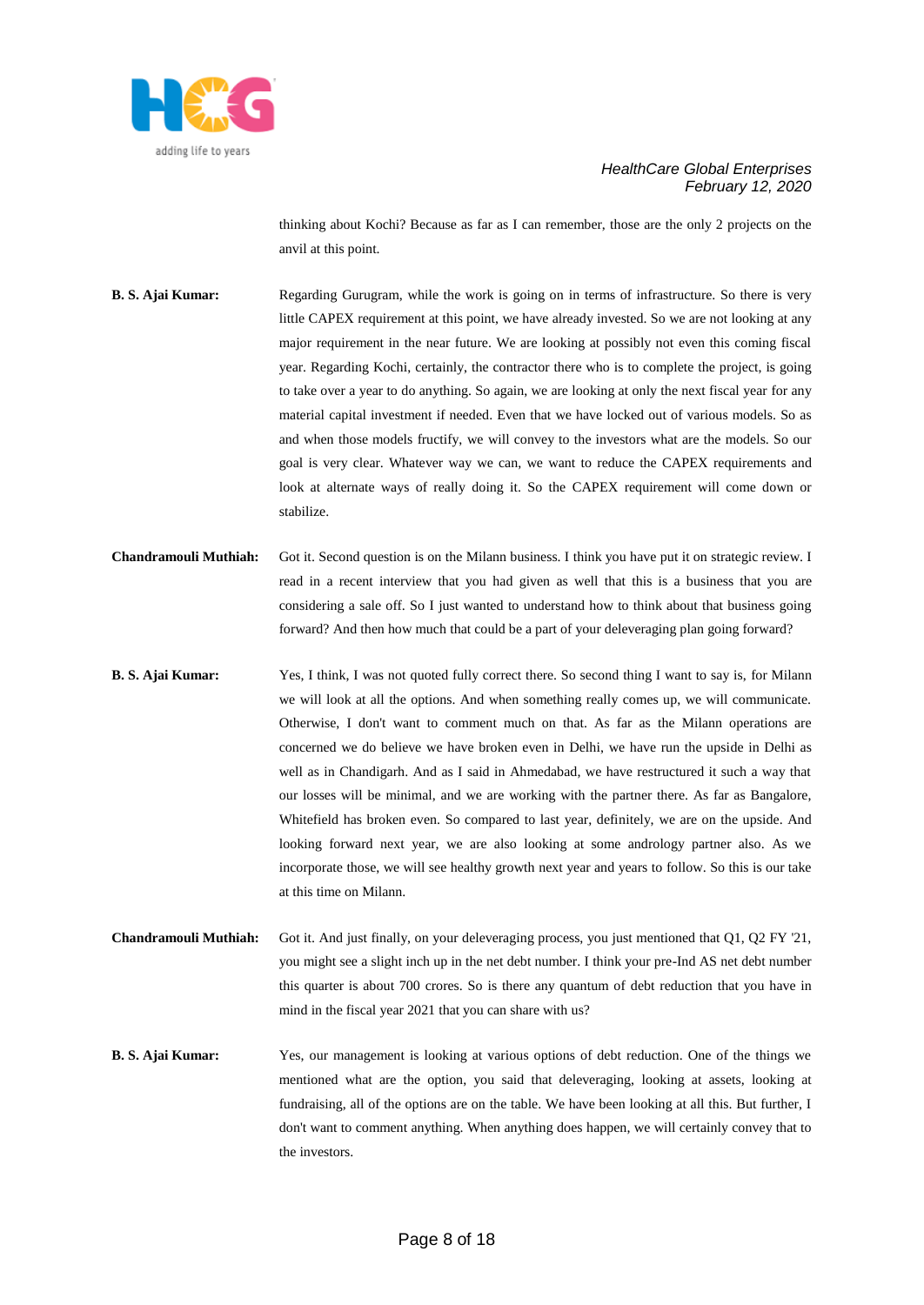

- **Moderator:** Thank you very much. The next question is from the line of Vivek Agrawal from Citigroup. Please go ahead.
- **Vivek Agrawal:** It's regarding sluggish growth in the existing centers, existing centers grew by 6% in the quarter. Any specific reason for that why the growth is tepid over the last 2 quarters?
- **B. S. Ajai Kumar:** Yes. One of the things we mentioned in the revenue growth is as we being a totally oncology center the pharma issue had an impact on us. Now just to give you an example, if MRP of the Rs. 100 drugs is brought down to Rs. 20, obviously, that affects our revenues significantly. So that has been one impact. Second is the expansion impact of fully operational Nashik centers also had the impact of revenue. So the main reason is being the pharma reason. And hopefully, government will not come up with any other measures for going forward. With that, we do feel the revenue growth will pick up in the coming year.
- **Vivek Agrawal:** Okay. And sir, on the margin improvement
- **B. S. Ajai Kumar:** Yes, we should be the growth happening due to the base correction that has happened.

**Vivek Agrawal:** Yes, okay. Noted. Sir, 64 bps y-o-y margin improvement in the existing center. So is it like-tolike? Or is it basically mainly because of India.

- **B. S. Ajai Kumar:** Yes, it is the like-to-like margin improvement in the KR-DR. You're talking about KR-DR, right?
- **Vivek Agrawal:** Yes.
- **B. S. Ajai Kumar:** One of the things very important for investors to understand is how Center of Excellence is performing and how we hit a very high EBITDA margin, ROCE because in the past there was some downside because of the mix was changing. Today, with the mix change we are having more cash patients, international patients. This is the model we want to work on to take it to places like Mumbai, South Mumbai, Borivali and Kolkata. This is where our focus will be. So those are the areas which are high revenue-generating areas. So that is where we want to focus going forward.
- **Moderator:** Thank you. The next question is from the line of Senthil Kamaraj from iThought Financial. Please go ahead.
- **Senthil Kamaraj:** Could you provide the number of patients treated during the quarter and for the 9 months FY '20?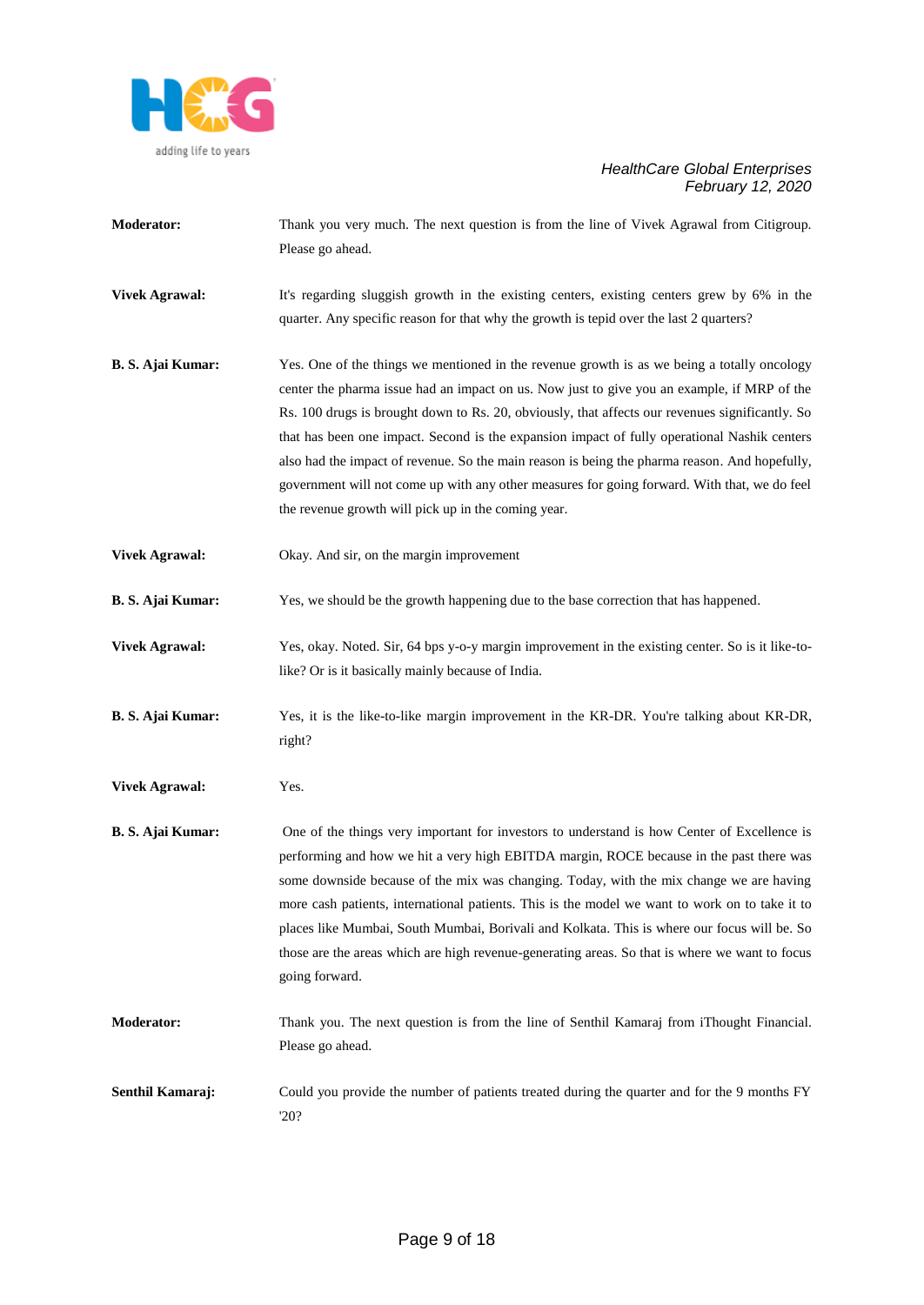

- **Niraj Didwania:** Yes. So, generally on the patient count we disclosed it annually in our annual report. We don't give interim numbers out because for accuracy reasons. So we will be able to disclose patient only in the annual report. 73,000 was the FY '19.
- **B. S. Ajai Kumar:** Last year was 73,000. Obviously, we expect it to be close to 90,000 or more. But we can give you the accurate number when the year closes.
- **Senthil Kamaraj:** And my second question is with respect to the multi-specialty hospitals that we have on our group. So what is the outlook going forward? And operationally, what was the performance during the 9 months and during the quarter?
- **Niraj Didwania:** So we are not looking to add any more multi-specialty facilities. And in fact, like Dr. Ajai read out in his overview. After Rajkot breaking even, we are looking at some oncology services there like surgeries and medical oncology also. So currently, the multi-specialty business is doing well and we don't expect to add any facility.
- **B. S. Ajai Kumar:** Just to add to Niraj, as some of you know we are a very oncology focused. And going forward, we want to be very directional in oncology and that is the reason our Mumbai center, South Mumbai, Nagpur and Calcutta are all oncology focused. The reason, previously when we started in Ahmedabad, we did a multi specialties primarily because we couldn't convert that to oncology and that is how we ended up with that. Later on, when we did Bhavnagar center weconverted that to oncology center now, some multi-specialty. Similarly, Rajkot also we will be doing this at the right time. This is how we want to move forward. We want to really focus more on oncology, not only in India but in other parts like Africa we have centers beginning. So our goal will be to become highly specialized in oncology care. That is where I think the future is also. As we read out the number of oncology cases unfortunately it is increasing due to the smaller number of the specialized center. For example, like what we have on HCG oncology there is no other specialized center. And one of the things we look at is really outcome-based. We have been written up by Harvard Business School, World Bank and all because of outcome. So people are now beginning to look at outcome and the value-based medicine.The reason why HCG Bangalore have such good numbers and we are beginning to see growth is because it's destination. Patients come for a final opinion, treatment or care. This is the model we want to take it across in centers like Mumbai, Calcutta.
- **Moderator:** Thank you very much. The next question is from the line of Harith Ahmad from Spark Capital. Please go ahead.
- **Harith Ahmad:** What we are hearing from some of your tertiary care hospital competitors is that a greater focus on oncology as a specialty is something that all of them are talking about and some of them are adding oncology centers to their existing tertiary care hospitals. So would this lead to more competition for the comprehensive cancer care providers like HCG? And what are the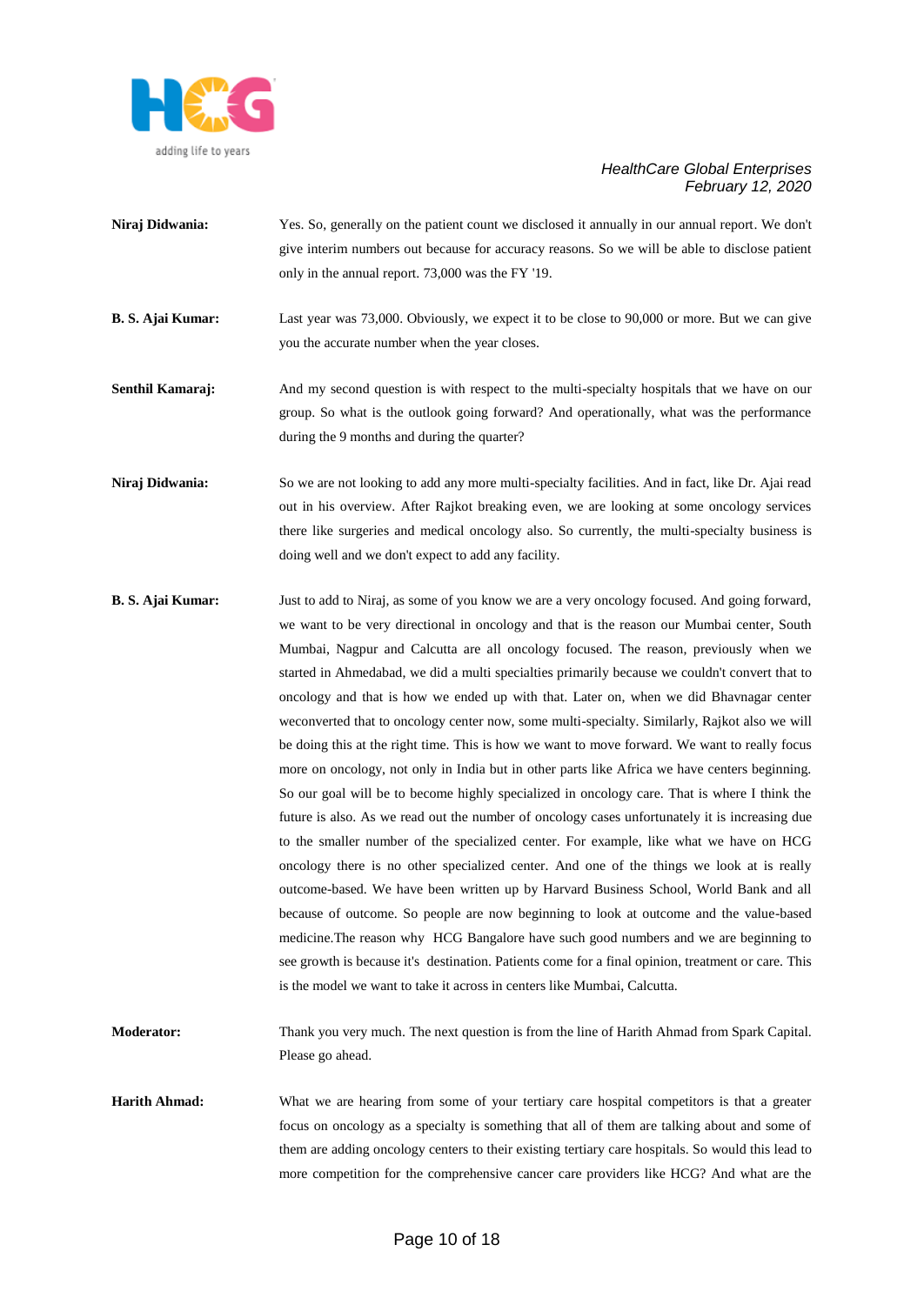

advantages of a pure-play cancer care provider like HCG versus some of these tertiary care providers who are getting into oncology?

**B. S. Ajai Kumar:** Thank you very much for your question. I can answer and take the rest of the half an hour for this if you want. Let me try to summarize it. This is a question which has been asked in the past also. But one point I want to make is if you look at the global cancer scenario, dedicated cancer centers always do better. Like I am trained in MD Anderson today there are so many cancer center of Sloan Kettering. They are the destination. Second thing is when a tertiary hospital says they want to do oncology it is part of the multi-specialty. So they are looked upon as a multi-specialty with an oncology wing. So the most of the patients who come there for example, even big multi-specialty hospitals see approximately 1,000 to 1,500 new patients a year because they are internally generated. Suppose you have a multi-specialty hospital and outside a patient is diagnosed with cancer, let's say, breast cancer or stomach cancer, patients are not referred to this multi-specialty. Because 2 reasons. One is, obviously the referring doctor wants the patient to come to highly specialized center. Two, the referring doctor also is concerned about what is going to happen to the patient in future. If the patient goes to multispecialty, let us say I call it to Mayo Clinic syndrome because when I was practicing, I used to refer patients to Mayo Clinic, and this is what used to happen. You refer them for let's say, colon cancer. I remember this incidence very well. The patient had surgery for colon cancer. It was a very complicated surgery. He came and said, doctor you know I am now a new man. They found this aneurysm in my brain. The cardiac problem. They treated for my atherosclerosis and the bone problem. So you have got it overall completely. This is one thing that a referring doctor will never like because they will lose the patient completely. Once the patient goes into the multi-specialty system, they never come back. So that is part of the reason. Part of the reason is Center of Excellence. A multi-specialty cannot have 80 oncologists sitting and giving opinion. For example, we do tumor boards on Tuesdays, where all our centers are connected, where we measure outcomes, where we look at quality parameters, 152 quality parameters. We will produce papers. We do a lot of research, data collection. So patients are well aware of it.

> Just to give you an example, yesterday a patient came to my clinic from a faraway distance in Bangalore. Why did the patient come even though multiple hospitals to share the breast cancer, why did she come, because she wanted to come to Center of Excellence. So this is where the dynamics changes and patients of course do Google reviews and other reviews. So essentially, any patient wants to come to the Center of Excellence, the dedicated oncology center. So people are more and more looking at it. So that is why even though multi-specialty hospitals have come with oncology attachment but when we collect the data, we know they are not capable of generating that kind of a patient load. I can't talk about the financial part. But all I can say is the patient load generation won't be there that high. Like we see 10,000 new patients in Bangalore KR Road, that's the kind of a number will not be seen anywhere. Government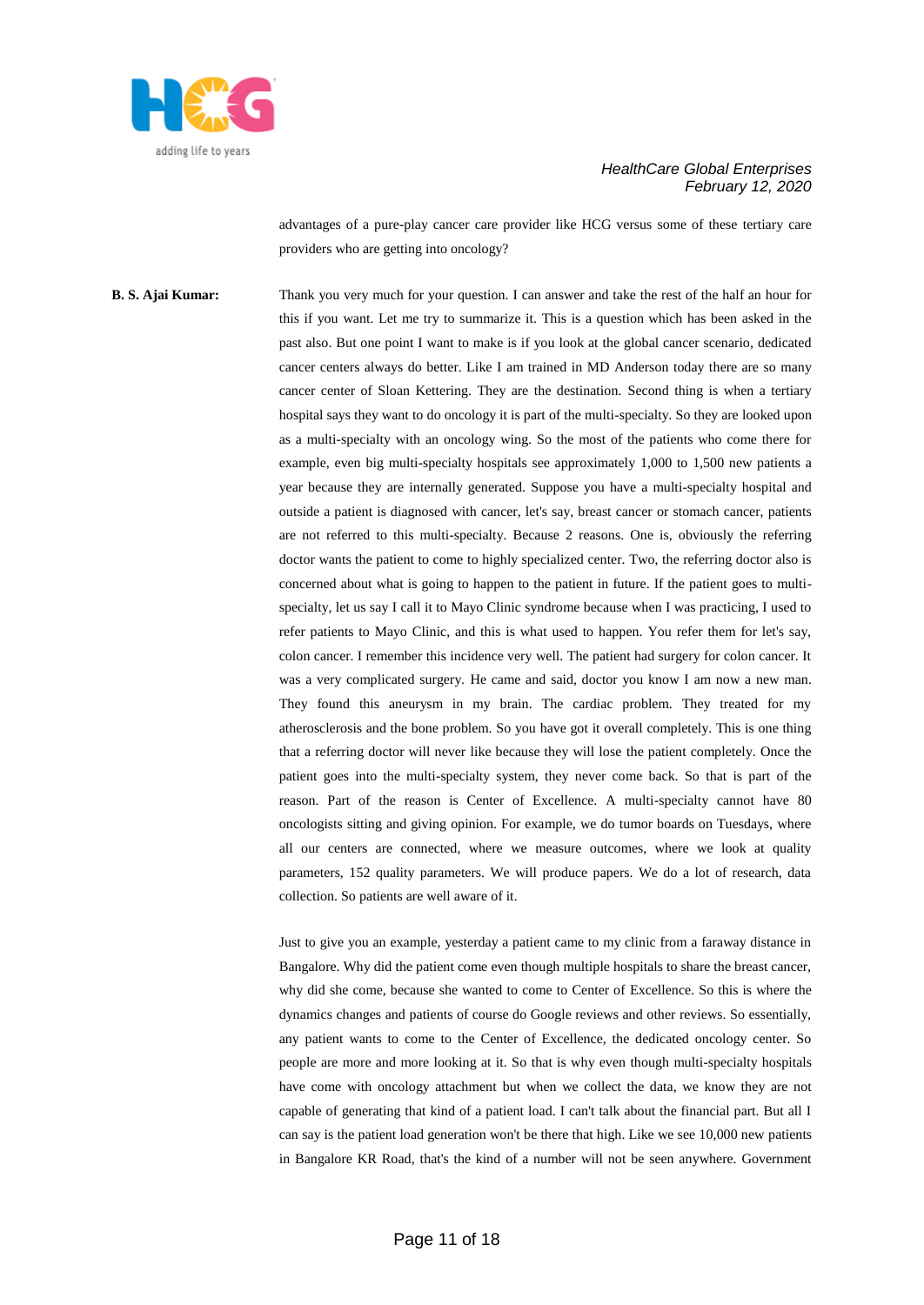

hospital, Kidwai sees that kind of number because they're government dedicated cancer center. So hopefully I've answered your question.

Harith Ahmad: Yes. One follow up there. When it comes to cancer patients there will be a lot of comorbidities, which I mean the tertiary care hospitals aren't they even better position to manage those co-morbidities because they have all specialties under the same roof? Is that a right understanding?

**B. S. Ajai Kumar:** I will answer that question, another half an hour. No, I'm kidding. In this case, actually, it is the other way around because there is a ceiling which the multi-specialty hospital say, I have like a cardiology service, I have pulmonary service but if you come and visit our center in Bangalore or even Mumbai, actually, it is fully equipped. Actually, in Bangalore because of the size we have full-time cardiologists, pulmonologist, nephrologist. But even otherwise, what I want to say is who knows better of taking care of an oncology patient than an oncology group which has dedicated ICU. For example, this is my 43rd year in oncology. I can say, clearly that an oncology patient in oncology center ICU has far better chance of recovering than in a multispecialty. Because you know how to take care of the onco patients because they may be having sepsis without fever. So if you go to multi-specialty there is no way they will know because you cannot be experts. They may know how to take care of pneumonia. They may know how to take care of cardiac. But to take care of an immunosuppressed onco patient is a rarity. So that is why we actually do audit to see how many patients go to ICU with 0 blood pressure, 0 blood count come out. Our rate in our ICU in Bangalore is almost 95% come out. And how many patients who were intubated come out of it. So we measure all this. And we have a concept of EICU, where the ICU people are trained to look at the anomalies of an oncology patient compared to a patient who is non-oncology. So the matter is quite deep.

> The superficial assumption that we do not have, and we cannot is not correct. In fact, the data is what really speaks for it. If you look at MD Anderson outcome, if you look at Sloan Kettering outcome, if you look at a multi-specialty outcome their MD Anderson outcome is far better for the very reasons I said. Similarly, we have done calculations, but we don't get data from other hospitals, our data, outcome of our patients is equal to the best of the centers in the world. That is what Harvard or World Bank has shown as IFC. So we are very clear that the patient who walks into our center, definitely has a better chance of long-term survival or even short-term survival due to complications in oncology.

**Harith Ahmad:** Okay. That's very helpful, sir. Last one from my side. On Milann, you talked about some of the centers and the improvements there. So overall, at the Milann level, I'm trying to understand if we have gotten back to the original margin profile, which we had till a couple of years back when we started seeing some pressures there. So broadly, without being specific on the margin number, are we on track or will we get there in the next year or so?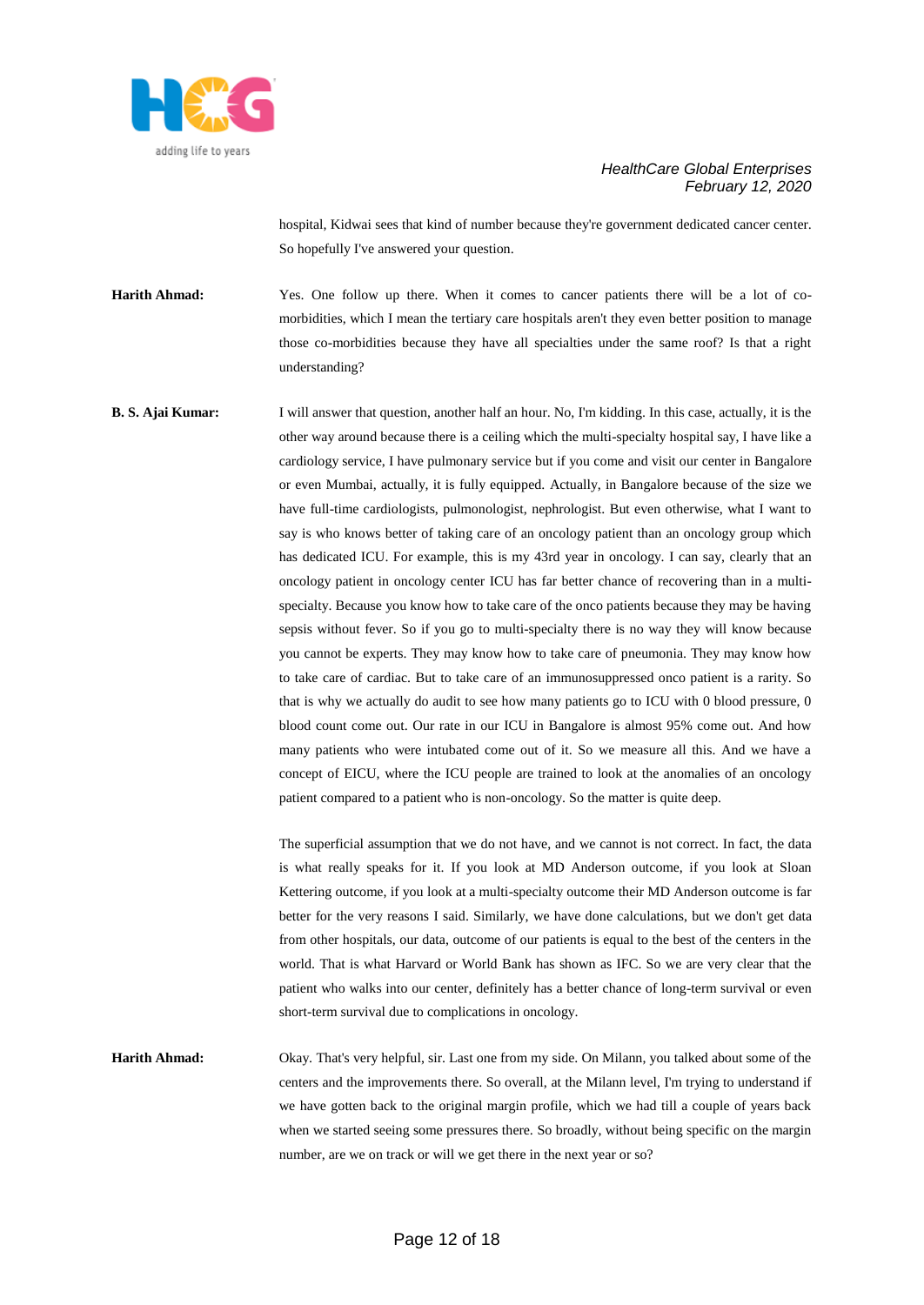

- **B. S. Ajai Kumar:** Yes, you're right absolutely. We are tracking to get that kind of top line. Top line will definitely be even better. We are also working on improving the EBITDA and the margin. And we should be on track to achieve that towards the latter part of next year and going into the year after.
- **Moderator:** Thank you. The next question is from the line of Fiona Chan from Buena Vista Fund Management. Please go ahead.

**Fiona Chan:** I wanted to ask about the IVF business. Wondering why the registrations were lower this quarter sequentially? And what sort of trends we see going forward?

- Niraj Didwania: Hi, Fiona. So there are 3 reasons. Number one is Q3 last year we had started seeing some recovery. So the base had already improved when you compare it to the first half of the year. Second is we had some shutdowns last year after Q3, which is Bhuvanagiri and Mumbai. So that base is there in the last year. But obviously, those shutdowns are not there in the current year. And the third reason is, in Q3 we have sufficiently slowed down. Ahmedabad, as you see we made a comment that we are restructuring that. So we are looking to focus more on the Bangalore and North India markets only. So Q3, that is the third reason why you are seeing lower registrations.
- Fiona Chan: I see, sorry. But from second quarter, this quarter we have seen a further drop in new registration.
- **Niraj Didwania:** Yes. So from Q2 to Q3, as I said we have slowed down Ahmedabad operation on a quarter-onquarter basis and we are restructuring that. So that will sort of go off from Milann Q4 onwards.
- **Fiona Chan:** I see. So from first quarter '21, we should see an improvement in registrations again?

**Niraj Didwania:** Yes, correct.

**Fiona Chan:** Got it. And my second question is on occupancy rate. We have seen marginal improvement or no improvement in occupancy rate across the region. Just wondering how we plan to sell the unoccupied bed? I think last quarter, we talked about maybe some of the centers we felt we had more beds than we now require.

**B. S. Ajai Kumar:** Yes. So, as I think I previously tried to explain, when we built our main center in Bangalore in 2005, that time oncology practice particularly chemotherapy was a lot more inpatient services. And there were more chemotherapy drugs given with more complications, requiring more inpatient facility. Also even surgery was more prolonged. So, the ALOS at those times used to be more or like 3, 4 days. But today, what we are happy to report is, lot of these chemotherapy treatment to be replaced by biotherapy and immunotherapy, which requires very basic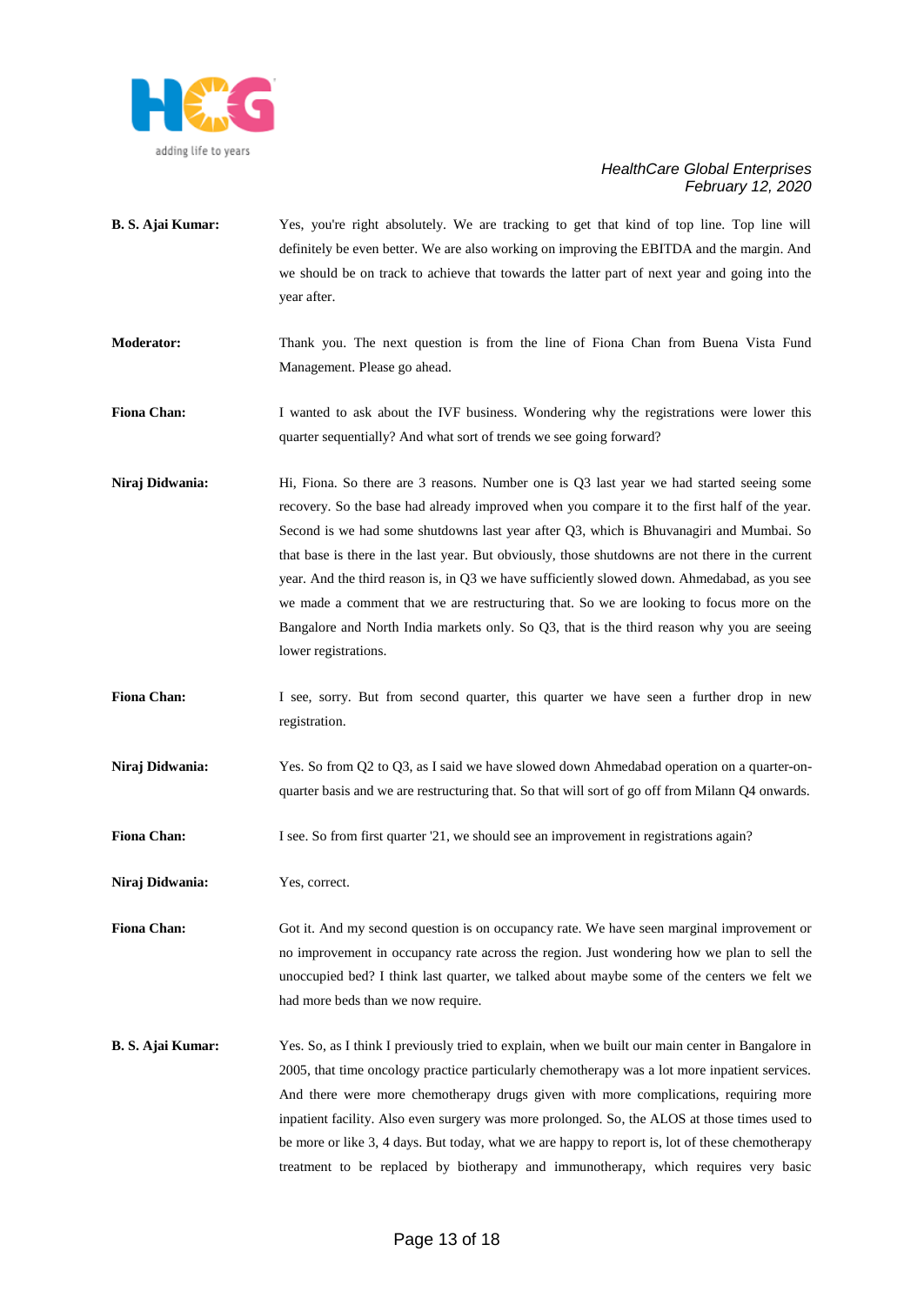

outpatient therapy. So, they don't have to be hospitalized. And the other thing is, because they don't target normal cells, they target only the cancer cells, the patients don't have that much of side effects, including low blood counts or significant symptoms like nausea, vomiting are very rare. Because of these admissions for these kinds of complications are also less.

The third point is the look at surgery. Today surgery, what used to take for example 7 days-8 days is done in 1 day or 2 days because we are now doing robotic surgery, targeted surgery and laser surgery. So, all this has really improved the outcome of the patients and the side effects. Basically, in medical terms what it means is, we are not touching the normal tissue. See we do target it so that the surgery goes and only takes out the affected area. The normal tissue is not assaulted. Because of that the patient recovery is very fast. Like, for example, when we do breast surgery now we do it in the morning including a sentinel node biopsy. By evening, the patient is ready to go home. So, most of it is becoming daycare. So in the last 10 year-15 years, the requirement for inpatient has come down, our ALOS is clearly showing that which is now down to 1.9 or 2. So what we have to learning curve from this is very clear we have to look at more when you go for new hospital like what we have done in South Mumbai only 25 beds-30 beds do surgery and mainly for that and only some chemo complications and bone marrow transplant wherever we do. Centers which have bone marrow transplant may require additional 8 beds to 10 beds. So, more and more we are moving towards less bed but more footfall. So, going forward we will be looking at footfall and revenue per patient based on the footfall rather than revenue per bed. Obviously, as the bed strength comes on the ARPOB will keep increasing. So, this is the model we are looking at. As you can see our ARPOB is actually increasing. So, this is where the future is not to build huge centers, maybe 30 beds-40 beds at the most 50 beds but focus more on outpatient facility, daycare therapies and good ICU because that is when the patients come they're very sick. The ICU is very important.

**Fiona Chan:** Thank you. And so, the previous centers where we had maybe 60 beds or more, how are we improving that?

**B. S. Ajai Kumar:** We are looking at 2 ways. One is we are focusing in Bangalore which is the main one. For example, Gujarat and all the center is full. They have a occupancy of 70% or so. So mainly the center we are looking at is Bangalore. We are looking at providing additional services there including international patients. We have made a place for international which is not counted as bed occupancy now. So that is how we are doing it. So we want to increase more daycare services. So daytime, the patients will be full. Actually, as of now for example today we have 15 waiting list for the patients. So daytime the patient gets full. By evening 7-8 o'clock there are empty beds. So at the same time we don't have to service those beds. There won't be any nursing staff and all once they leave. So our HR is also less. As you can see that from our margin one of the highest in the industry where it's generating 29% EBITDA margin which clearly shows efficiency in the system.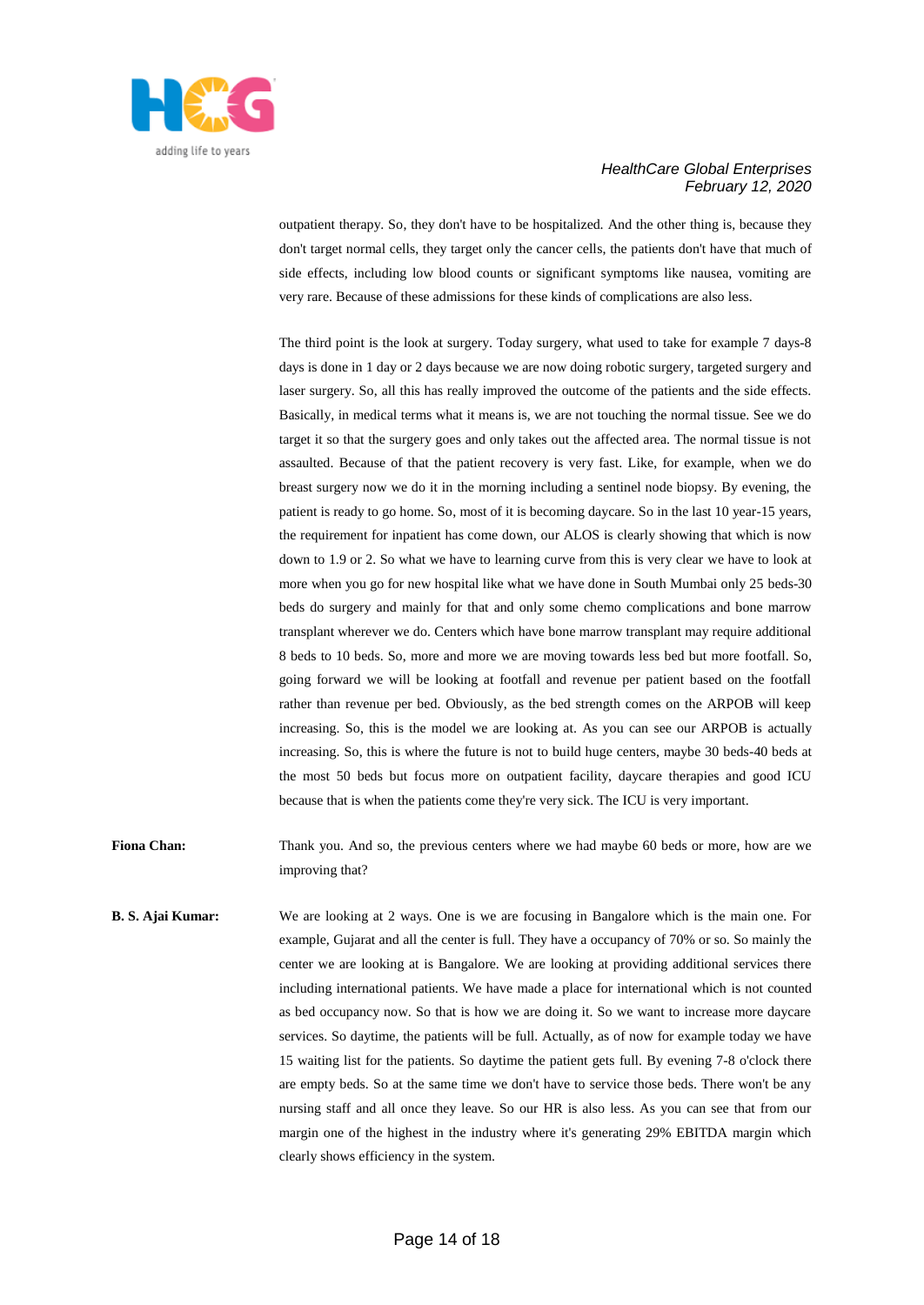

| <b>Fiona Chan:</b>       | It is financial having more outpatients' services versus inpatient?                                                                                                                                                                                                                                                                                                                                                                                                                                                                                                                                          |
|--------------------------|--------------------------------------------------------------------------------------------------------------------------------------------------------------------------------------------------------------------------------------------------------------------------------------------------------------------------------------------------------------------------------------------------------------------------------------------------------------------------------------------------------------------------------------------------------------------------------------------------------------|
| <b>B. S. Ajai Kumar:</b> | Yes, correct. Yes.                                                                                                                                                                                                                                                                                                                                                                                                                                                                                                                                                                                           |
| <b>Fiona Chan:</b>       | Alright. So the impact of the higher margins?                                                                                                                                                                                                                                                                                                                                                                                                                                                                                                                                                                |
| <b>B. S. Ajai Kumar:</b> | Yes, going forward, that is what we're looking at and that is what we are planning on even<br>centers in South Mumbai and Borivali as well as Calcutta.                                                                                                                                                                                                                                                                                                                                                                                                                                                      |
| <b>Moderator:</b>        | Thank you. The next question is from the line of Amish Kanani from JM Financial. Please go<br>ahead.                                                                                                                                                                                                                                                                                                                                                                                                                                                                                                         |
| Amish Kanani:            | Sir, one question that I had was we are referring to breakeven and you know the operating<br>EBITDA loss. So we said that Rajkot and Whitefield has broken even. So when we say break<br>even we are referring to operating EBITDA or PBT level?                                                                                                                                                                                                                                                                                                                                                             |
| Srinivasa Raghavan:      | Operating EBITDA.                                                                                                                                                                                                                                                                                                                                                                                                                                                                                                                                                                                            |
| Amish Kanani:            | Okay. Yes, and in that context, sir, of course, Gujarat and East India region operating EBITDA<br>margins are 11% to 13%, obviously because of the Rajkot, Bhavnagar and Calcutta centers,<br>and maybe in Maharashtra operating at a negligible operating EBITDA because of the Mumbai<br>center. The question is, sir, that at what level of operating EBITDA, which of our older centers<br>are more in the range of 20, and also is 25 for our Center of Excellence. The question is at<br>what level do we then breakeven at PBT level? And how long do you see that as a journey for<br>these regions? |
| Niraj Didwania:          | So Amish, currently, we have a huge depreciation impact because the new centers not only are<br>they EBITDA negative, but the entire asset base has a depreciation negative. So we will<br>probably see PBT reaching breakeven to positive in FY '22. We don't expect it to happen in FY<br>'21.                                                                                                                                                                                                                                                                                                             |
| Amish Kanani:            | Okay. So here we are referring to the respective regions, right? Or at a company level are we<br>talking?                                                                                                                                                                                                                                                                                                                                                                                                                                                                                                    |
| Niraj Didwania:          | No, we are talking at the consol company level. The existing regions some of them are at the<br>parent company level. There are some at the JV level. So that's why we are talking at the<br>consol company level today.                                                                                                                                                                                                                                                                                                                                                                                     |
| Amish Kanani:            | Okay, that explains. And sir, if I take the operating debt, which is 700 crore excluding the new<br>Ind AS adjustment, and if I even add back the operating loss of 40 crores, which is annualizing<br>on a 130 crore annualized again, 9 month The point is, we are having an operating EBITDA of                                                                                                                                                                                                                                                                                                           |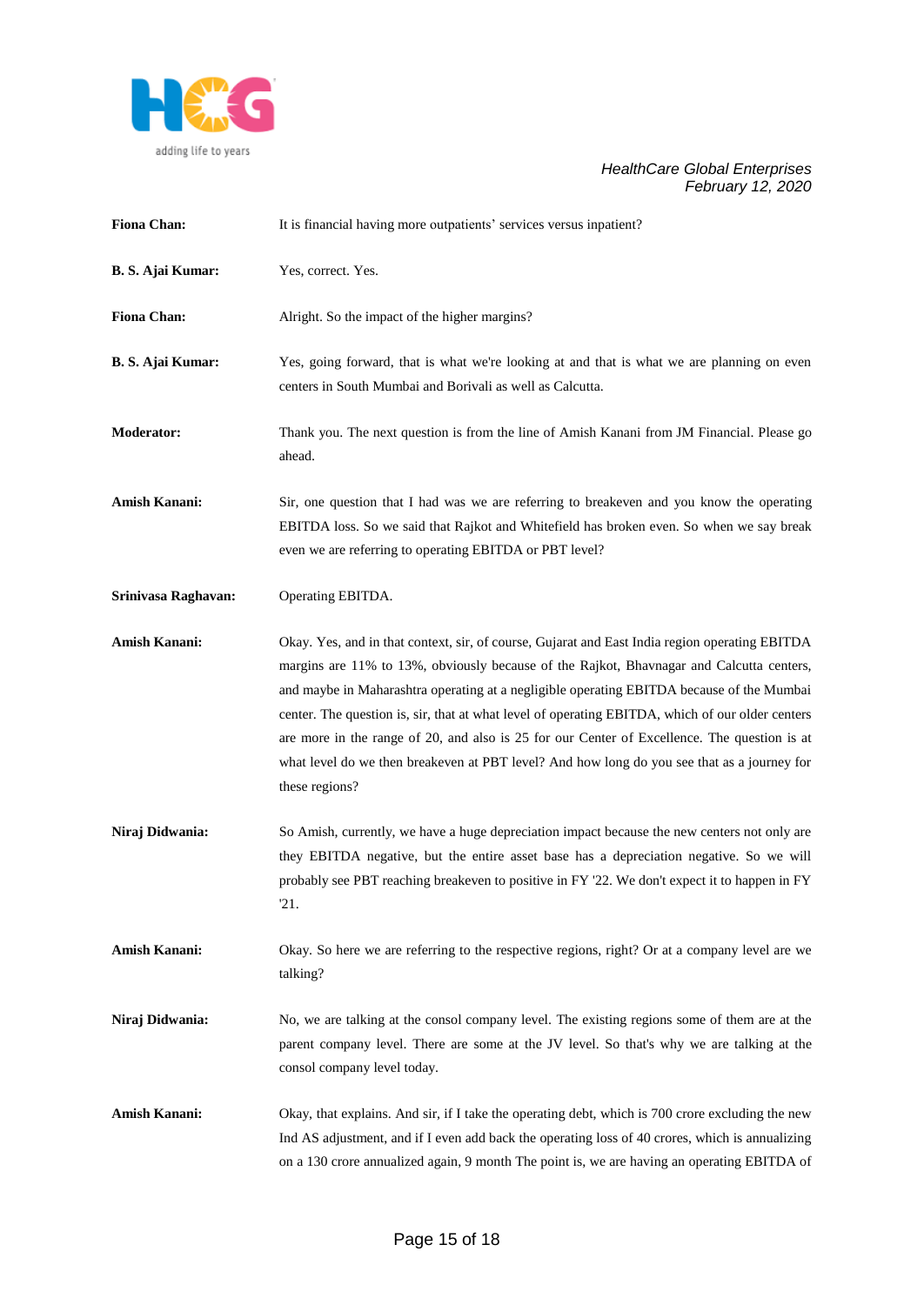

|                      | 170 crores without the new center losses. And if we take the debt, it is still about 4x, assuming<br>that operating EBITDA level you operate in, say, next 2 quarters to 4 quarters, maybe a little<br>more. The question is, at what level of debt EBITDA, are we comfortable? And in that context,<br>we are talking about lowering our debt, what is the level that we are looking at? |
|----------------------|-------------------------------------------------------------------------------------------------------------------------------------------------------------------------------------------------------------------------------------------------------------------------------------------------------------------------------------------------------------------------------------------|
| Srinivasa Raghavan:  | The serviceable debt of under 5, we are fairly comfortable and that's the direction we are<br>moving towards.                                                                                                                                                                                                                                                                             |
| <b>Amish Kanani:</b> | Servicing level of debt, sorry?                                                                                                                                                                                                                                                                                                                                                           |
| Srinivasa Raghavan:  | Under 5.                                                                                                                                                                                                                                                                                                                                                                                  |
| <b>Amish Kanani:</b> | Under 5. Including the operating loss, if any is what we are talking right?                                                                                                                                                                                                                                                                                                               |
| Srinivasa Raghavan:  | Yes.                                                                                                                                                                                                                                                                                                                                                                                      |
| <b>Amish Kanani:</b> | So right now, say 130 crores is annualized operating EBITDA, including the losses of center it<br>is 5.4 or something like that approximately. So we are looking at under 5?                                                                                                                                                                                                              |
| Srinivasa Raghavan:  | Under 5.                                                                                                                                                                                                                                                                                                                                                                                  |
| <b>Amish Kanani:</b> | Okay. And sir, just thinking in the last quarter that was mentioned that we don't have any huge<br>repayment obligation. But can you quantify the overall debt repayment that might come in the<br>next full fiscal year out of the bank debt that we are showing in the slide?                                                                                                           |
| Srinivasa Raghavan:  | See, as far as the repayment of debt is concerned, it is 30 crores for the next financial year.<br>And then it will start slowly increasing from the year after, so which is a manageable number.                                                                                                                                                                                         |
| Amish Kanani:        | Next year, we are saying 30 crores.                                                                                                                                                                                                                                                                                                                                                       |
| Srinivasa Raghavan:  | 30 crores, yes.                                                                                                                                                                                                                                                                                                                                                                           |
| <b>Amish Kanani:</b> | Okay. So in that sense, you are not having, apart from funding the operating losses of the<br>center, we just need to repay 30 crores and also the interest of it.                                                                                                                                                                                                                        |
| Srinivasa Raghavan:  | Yes, we are fairly comfortable. We have sufficient cash that takes care of our principal<br>repayment, interest and all that and takes care of some amount of CAPEX also.                                                                                                                                                                                                                 |
| <b>Amish Kanani:</b> | Sure. And sir, can you give us some sense of what is our cost of funding now on a blended<br>basis?                                                                                                                                                                                                                                                                                       |
| Srinivasa Raghavan:  | Yes, our cost of funding is around 10% range.                                                                                                                                                                                                                                                                                                                                             |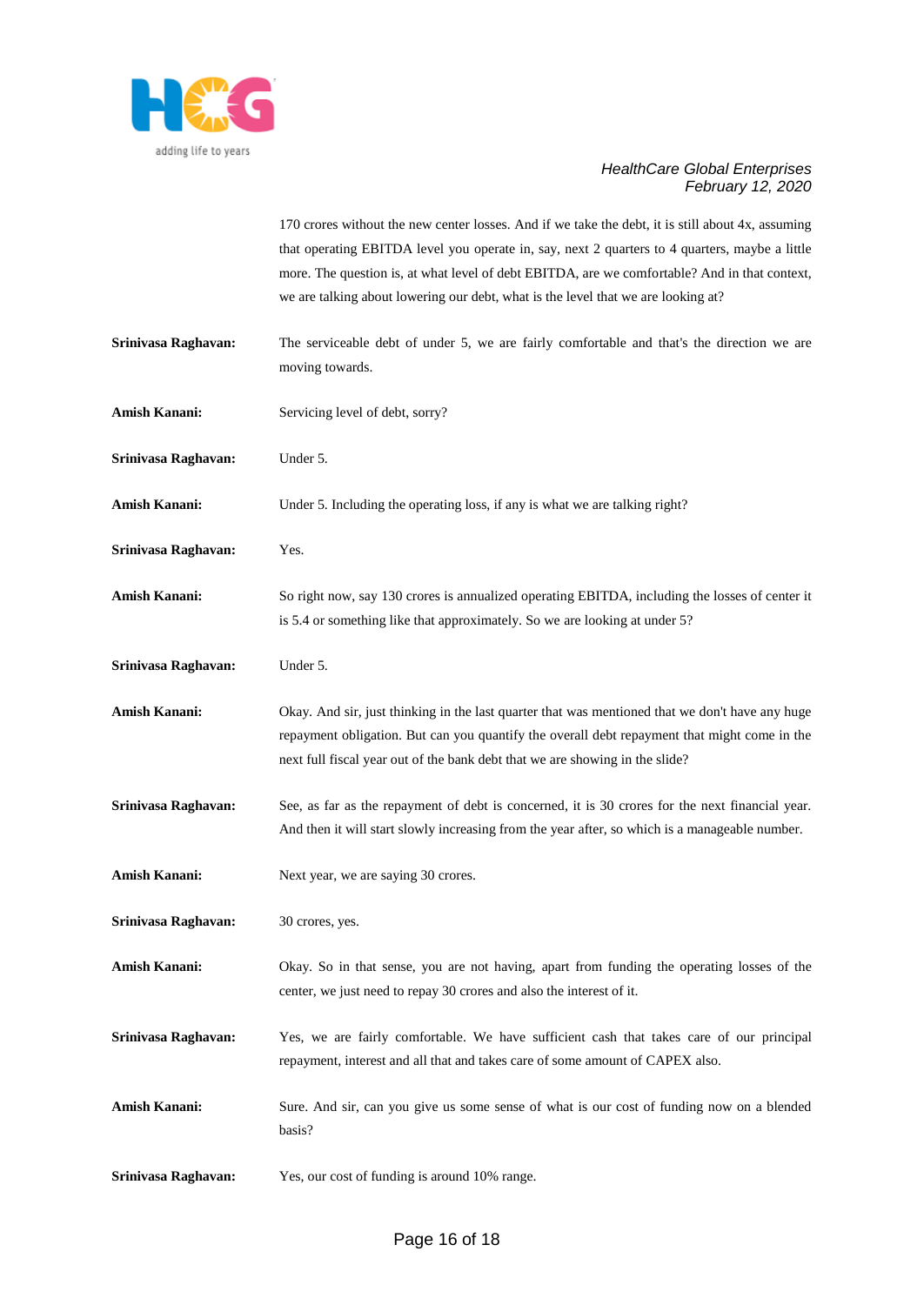

**Moderator:** Thank you. The next question is from the line of Lalaram Singh from Vibrant Securities. Please go ahead.

**Lalaram Singh:** Just one clarification. On 17 December, there was a filing on the exchange which says that there was a launch of the Borivali center in Mumbai. So is that a mistake or could you just explain that, please?

- **B. S. Ajai Kumar:** Even though Borivali center was started, we have not done an official launch. We are waiting to make sure all the drugs are in order, the doctors, the place. We had some in the beginning, we had some water entering the bunker, all of that was corrected. For that, there were some delay. So we made sure everything was okay and then we launched the center. Manisha Koirala the actress came and launched. So that is the reason we launched it in December even though the center was operational for some time.
- **Moderator:** Thank you. The next question is a follow up from the line of Fiona Chan from Buena Vista Fund Management. Please go ahead.
- **Fiona Chan:** I wanted to ask what are the financial implications as our business shifts towards having more outpatients versus inpatients?
- **B. S. Ajai Kumar:** Yes. The outpatient facility, we feel the contribution factor will be better. If you look at radiation is one of the best contribution factor. Even medical oncology with daycare will be better. Even if you look at the robotic surgery compared to what the charges are and the patient being in the hospital for only 2 days is actually more efficient and better. And the main reason is if the patient stays for more than 2 days-3 days, let us say, post-operative recovery and all that your revenue recovery for that patient and your profitability goes down. More number of patients, a greater number of days they stay it goes down because it decreases the efficiency in the system. For us, if you do for example, a robotic surgery, let us say, we charge 3.5 lakhs, 4 lakhs for that patient. So you are doing that and the patient is getting out in a matter of 2 days. Whereas if you do routine surgery and do a long-term surgery the patient is there for 10 days and you are still charging only 2.5 lakhs. So your efficiency becomes better. Anant, you want to add anything?
- **Anant Kittur:** No, the thing is about productivity. What will happen is, what we are doing in 12 hours if the same can be extended to late evenings and how the usage will come into picture. So your daycare concepts will move to a 2-step concept, which will increase the number of patients who can serve in the same given period.
- **B. S. Ajai Kumar:** Essentially, what Anant is saying, in 1 bed there could be 2 patients. So that is how we will be bringing efficiency as we go forward.